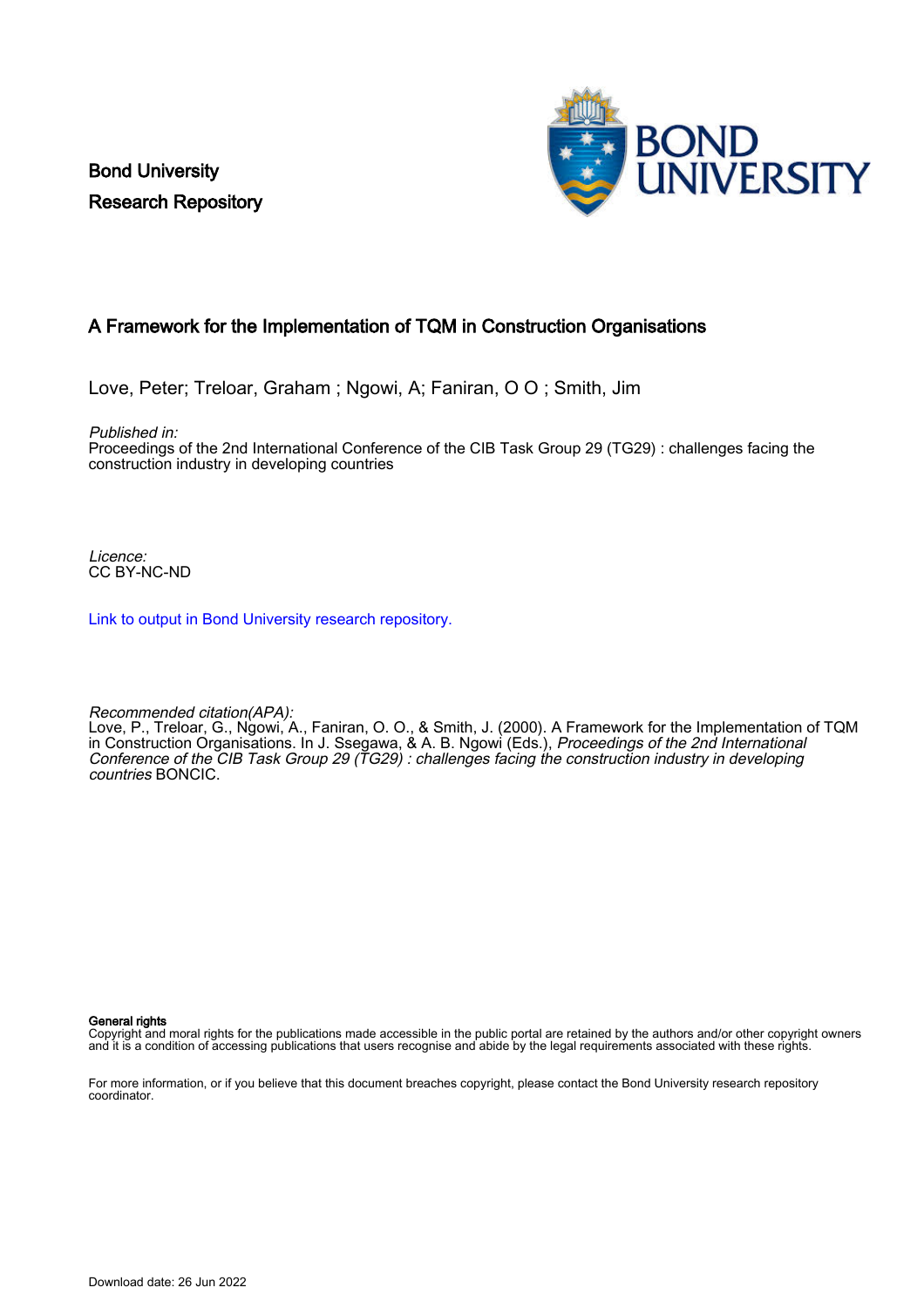# **A Framework for the Implementation of TQM in Construction Organisations**

## P E D LOVE and G J TRELOAR School of Architecture and Building Deakin University, Geelong VIC 3217, Australia

A B NGOWI Department of Civil Engineering University of Botswana, Garborone, Botswana

O O FANIRAN School of Civil and Environmental Engineering The University of New South Wales, Sydney 2052, Australia

J SMITH Faculty of Architecture, Building and Planning The University of Melbourne, Melbourne VIC 3010, Australia

#### **Abstract**

Total quality management (TQM) has been recognised as an enabler for performance improvement in the construction industry. Many construction organisations have embraced the philosophy and techniques of TQM with enthusiasm, while others have been reluctant because of the perceived increases in costs and disruption it may cause. This paper presents empirical findings from eight contracting organisations that have adopted TQM practices in response to competitive and environmental pressures. Using the NIES 'How To' model developed by the Australian Government's National Industry Extension Scheme, the paper describes the reasons why the contractors adopted TQM, the associated planning and implementation issues they encountered, barriers and benefits with its implementation. Findings from the case studies reveal that when implementing TQM contractors need to align their culture with the objectives of their TQM program if it is to form part of an effective and successful strategy for performance improvement. The paper suggests that contractors should undertake cultural audits before implementing TQM (or any other type of change program) so that corporate objectives and behaviours can be aligned to the goals of the TQM program. A cultural audit process for achieving effective TQM implementation is proposed. The case studies offer a learning opportunity for contractors who are, or are in the process of, adopting TQM.

*Keywords: Australia, change, culture, cultural audit, contractors, NIES model, TQM.*

## **INTRODUCTION**

Projects in the Australian construction industry are plagued by time and cost overruns (e.g. Gyles, 1992). As a result, the industry has become an adversarial business. For over a half a decade the construction industry has been going through a period of intense introspection as a result of numerous Government initiated reports in Australia (e.g. DISR, 1998), which have been critical of its poor performance and productivity. To address these problems, it has been suggested that the construction industry re-engineers its work practices and implements concepts such as lean production and supply chain management. The need for change has been further exacerbated by the increasing need to address sustainability issues such as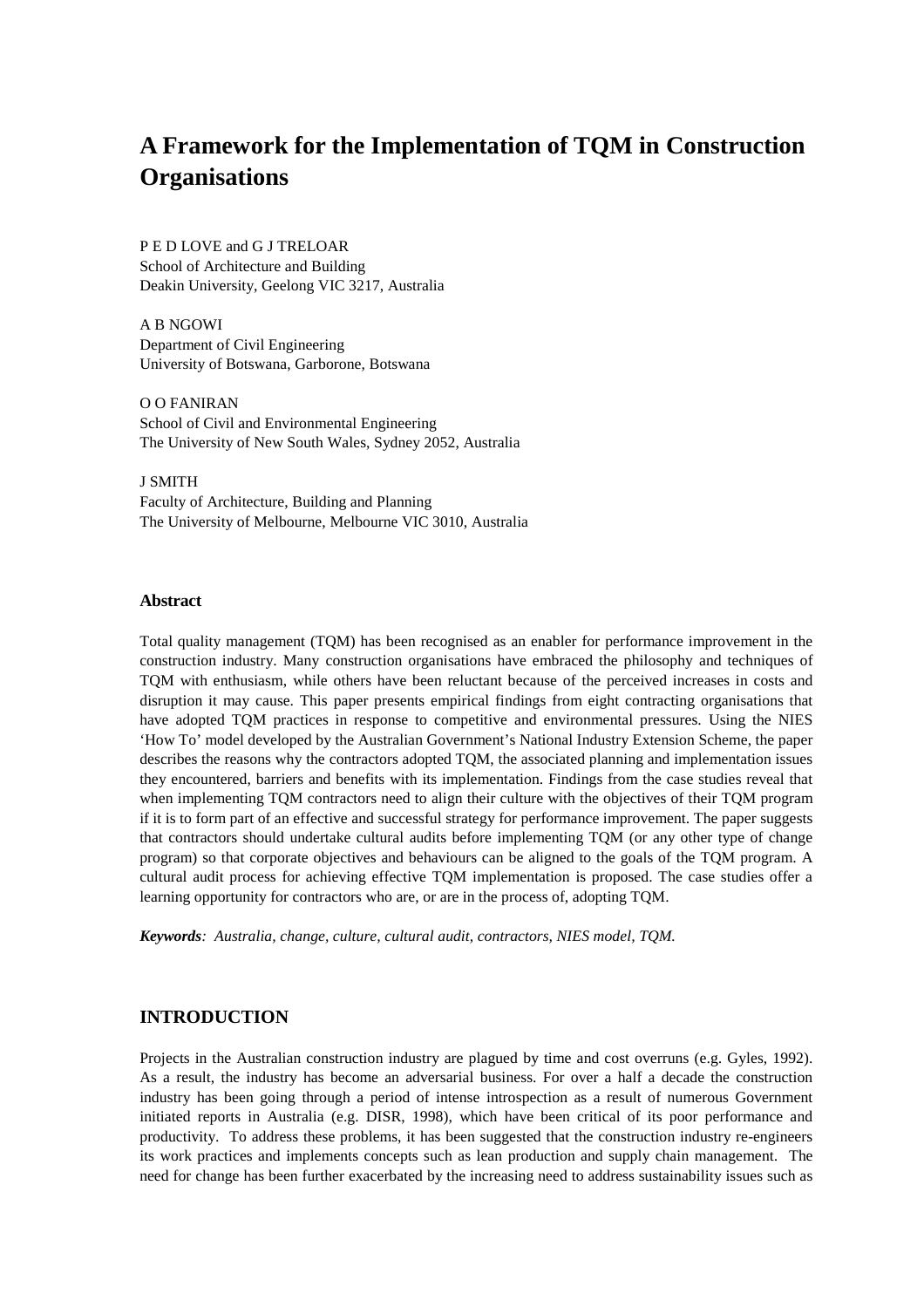reducing rework and material waste produced on construction sites. The industry's problems will remain until each organisation involved in the procurement of construction begins to takes the responsibility for initiating changes within their own organisations (Love *et al*., 2000a). According to Nesan and Holt (1999) such change can be initiated through the effective implementation of total quality management (TQM). However, many organizations in the Australian construction industry have eschewed implementing TQM practices because short-term benefits are relatively minimal (Jaafari, 1996). While some construction organisations may be sceptical about the benefits to be gained from TQM, there have been reported examples of organisations that have enjoyed significant performance improvements, such as reduced rework and increased profits (Love and Li, 2000).

To gain an understanding about how and why Australian contractors are using TQM, a case study research approach was adopted. A case study approach has particular applicability to exploring quality practices because it can provide contextual detail, which is often missing from other research methods such as a survey. In fact, empirical and qualitative studies that have focused on the process and cultural factors associated with implementing TQM in construction have been limited in Australia. This paper adds to the growing body of empirically based literature on TQM in construction by presenting the experiences of eight Australian contracting organisations that have adopted quality management practices. Using the NIES 'How To' model developed by the Australian Government's National Industry Extension Scheme the paper describes the reasons why the contractors adopted TQM, the associated planning and implementation issues they encountered, barriers and benefits with its implementation. A cultural audit process for achieving effective TQM implementation is proposed. The case studies offer a learning opportunity for contractors who are, or are in the process of, adopting TQM.

## **TQM, CHANGE AND CULTURE**

Research into the application of TQM in the construction industry has been ubiquitous in the last decade (e.g. Seymour and Low, 1990; Burati and Kalidindi, 1991; Chan, 1996; Ahmad and Sein, 1997; Arditi and Gunaydin, 1998). However, few authors have acknowledged that the implementation of TQM requires an organisation to change its culture so it can readily adapt to and take advantage of quality practices. If a construction organisation fails to change its culture, then TQM may not provide the benefits as initially expected (Griffis, 1992).

Atkinson (1990) states that effect of TQM on organisational culture should not be underestimated, as it radically influences an organisation's strategy and is geared to changing culture in the long term. Atkinson (1990) further states that effective cultural change is the key to successfully implementing TQM. Low and Chan (1998) note that type of power in organisations, the distribution of authority, the degree of empowerment, organisation politics, employee's resistance to change, leadership style and conflict within construction organisations can severely affect the implementation and maintenance of a quality management system. They suggest that in order to implement an effective quality management system, diverse management factors such as support of senior management, appropriate leadership style, the cultivation of employee's behaviour and attitude, open communication and feedback must be considered.

Nesan and Holt (1999) have suggested that organisations in the construction industry tend to be reactive to environmental changes being imposed on them (due to economic, political, social and technological pressures), and as a result the industry has been criticised for its poor performance in relation to other industries. The authors suggest that each organisation involved with the procurement of construction facilities should adopt a change strategy that views change as a continuous process so that their organisation can readily adapt to environmental pressure. Love *et al*. (1998) suggest that TQM can be used to create an organisation where change is considered the norm, rather than a reactionary response to environmental pressures.

Fundamentally, the adoption of TQM requires organisations to implement change throughout their entire organisation (Oakland and Shoal, 1996). According to Lewin (1958) organisational change can occur at three levels: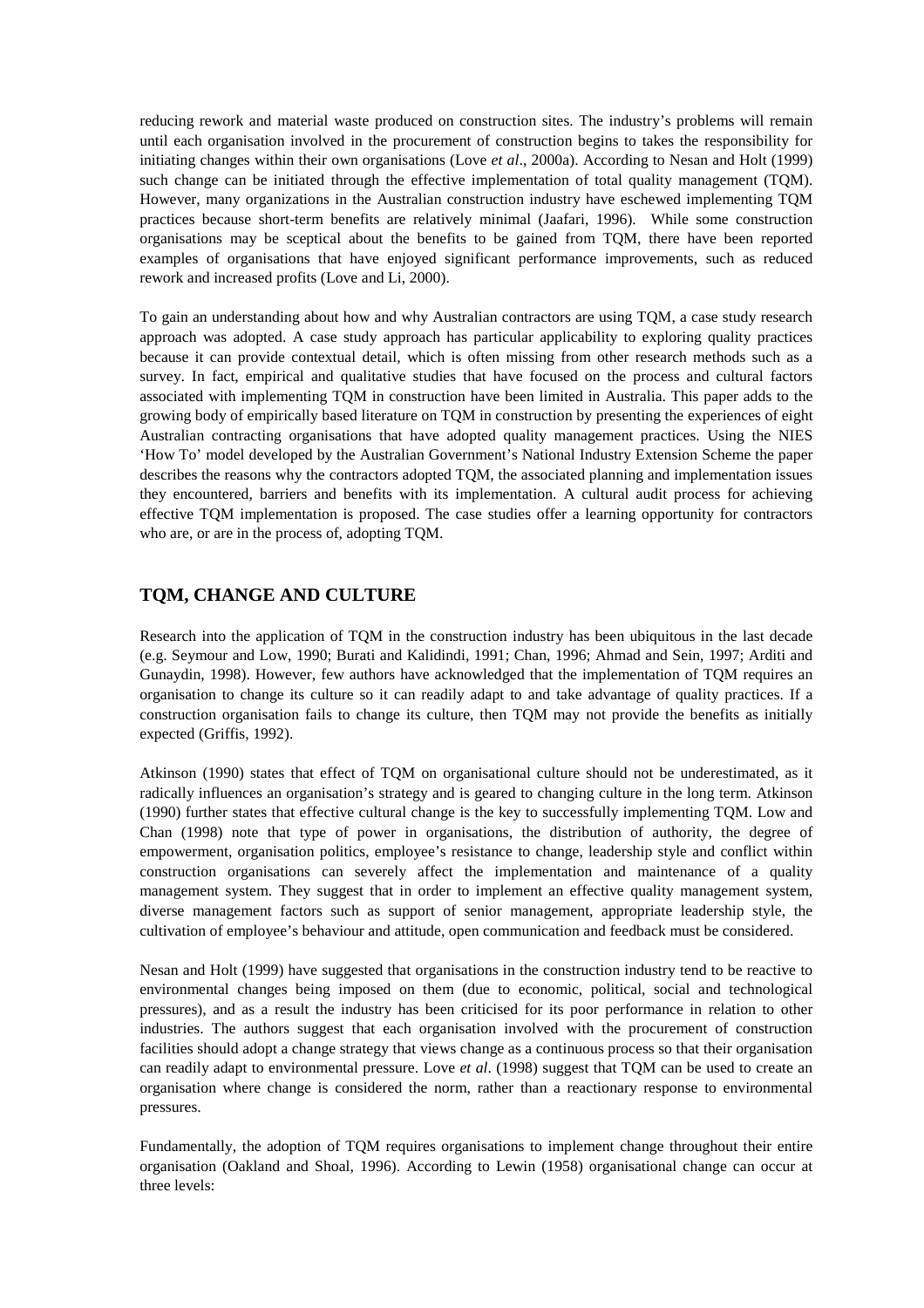- 1. Changing the individuals who work in the organisation e.g. skills, values, attitudes, and behaviour (individual strategy).
- 2. Changing various organisational structures and systems (system and structure strategy).
- 3. Directly changing the organisational culture or interpersonal style (cultural strategy).

Nadler and Tushman (1988) on the other hand suggest that organisational change could be considered as operating at two levels. The first level being fundamental large-scale change in the organisations strategy and culture and the second level being concerned with modest changes that improve an organisation's performance, yet do not change the organisation at the fundamental level. Roberts and Thomson (1995) argue that models for total quality are transformative, in the sense that successful implementation of TQM philosophy involves the adoption of an on-going set of disciplines that gradually affect the way people think and interact. In addition, Roberts and Thomson (1995) maintain that TQM philosophies can leave an organisation fundamentally different from the way it was before it started the TQM program. Atkinson (1990) states that the effect of TQM upon an organisations culture should not be minimised, as it is a radical change to an organisation's strategy that is geared to changing culture in the long term.

Beckhard and Harris (1987) suggest that large-scale organisational change can be conceptualised by assessing the organisation's current situation (present state), determining the desired future (future state) and planning ways to reach the desired future, and implementing the plans (transition state). Kanter (1985) states that the failure to achieve transformative change (such TQM implementation) has more to do with the lack of integrating and institutionalising strategies than with problems inherent with innovation.

## **RESEARCH METHODOLOGY**

The objective of the research was to assess TQM implementation initiatives in a number of contracting organisations to explain and identify similarities and differences in the implementation approach, benefits achieved, difficulties experienced and critical success factors. The field study was based on the guidelines suggested by Yin (1989) and thus focused on contractor selection, focus of inquiry, which sought richness in data and data gathering procedures.

## **Field study design and contractor selection**

The study reported in this paper was carried out in Australia, where a total of ten contracting organisations were approached about the nature of the research. Eight expressed an interest and a meeting was then arranged with the general manager and other senior managers (such as the construction manager) to discuss the research and objectives. The contractors used for the study were considered to be well-established contractors who are capable of procuring a wide range of construction facilities (building and civil engineering). Each contractor has several offices throughout Australia and overseas. Table 1 provides characteristics about the contractors used for this study. For reasons of confidentially the author cannot provide any more detail than that presented in Table 1. The information that was provided by senior management are only estimates so as to provide the reader with an idea about the size the organisations involved with the research.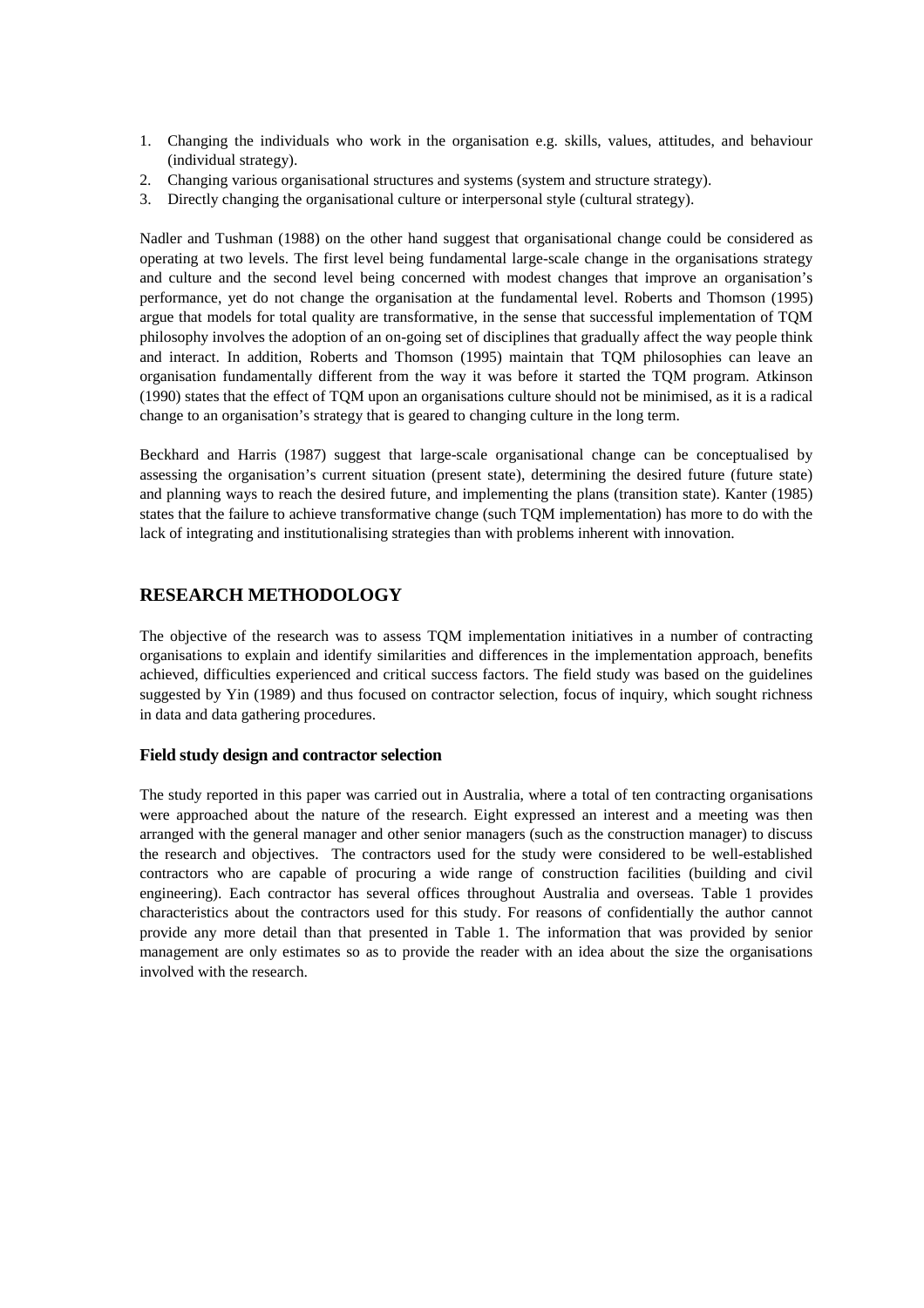| ID | Turnover for  | No. of staff | Year TQM  | Certification to AS 3900/IS9000     |
|----|---------------|--------------|-----------|-------------------------------------|
|    | 1998/99 (\$M) |              | initiated |                                     |
| A  | 490           | 300          | 1988      | Certified to dual standards in 1993 |
|    |               |              |           | Currently pursuing ISO 9000:2000    |
| B  | 280           | 300          | 1990      | Certified to dual standards in 1993 |
|    |               |              |           |                                     |
| C  | 350           | 200          | 1991      | ISO 9000 in 1994                    |
|    |               |              |           |                                     |
| D  | 680           | 500          | 1985      | Certified to dual standards in 1993 |
|    |               |              |           | Currently pursuing ISO 9000:2000    |
| E  | 550           | 400          | 1986      | Certified to dual standards in 1993 |
|    |               |              |           | Currently pursuing ISO 9000:2000    |
| F  | 350           | <b>200</b>   | 1990      | ISO 9000 in 1994                    |
|    |               |              |           | Currently pursuing ISO 9000:2000    |
| G  | 185           | 85           | 1991      | ISO 9000 in 1996                    |
|    |               |              |           |                                     |
| H  | 275           | 120          | 1989      | ISO 9000 in 1994                    |
|    |               |              |           |                                     |
|    |               |              |           |                                     |

*Table 1: Characteristics of eight contractors involved in the research* 

#### **Data collection**

Interviews were used as the primary source of data collection to focus the investigation and to ensure that a consistent line of inquiry was followed (Yin, 1989). An interview guide was designed on the 'NIES TQM How To' model, which was developed as part of the Australian Government's National Industry Extension Scheme (DITRD, 1992). The NIES model is based on a set of core principles that describe the key aspects of TQM. According to this model the central focus of TQM is the customer who has expectations that must be satisfied by the supplier. The ability of the supplier to satisfy customer expectations is primarily influenced by three basic interacting factors: *people*, *systems* and *variation*. An understanding of the relationship between these interacting factors is conveyed through three principles:

- 1. All people serve customers through and within a system.
- 2. All systems are adversely affected by variation.
- 3. Variation impedes the ability of people in the system to satisfy customers.

These three concepts of TQM require the adoption of seven management imperatives for developing and maintaining a competitive advantage:

- 1. Quality is defined in terms of customer perceptions.
- 2. The system is improved by improving processes within the system.
- 3. Suppliers and contractors are treated as partners in the system.
- 4. Statistical thinking and methods are used to manage and reduce variation.
- 5. All people are creatively involved in continuous improvement of the system.
- 6. Continuous improvement activities are integrated within the strategic and annual planning cycle.
- 7. Continuous improvement is led, managed and supported at all levels in the organisation.

The NIES model was designed to collect both quantitative and qualitative data. To complete the collection of information, several visits were made to each contracting organisation. Discussion with senior management focused on the overall strategy of the organisation, the basis of competitive advantage, competition, and reasons for implementing TQM. Following the interviews with senior management, the focus of the interviews shifted to exploring issues concerning planning for, implementation of and scope of the TQM program. At this stage interviews were conducted with estimating managers, design managers,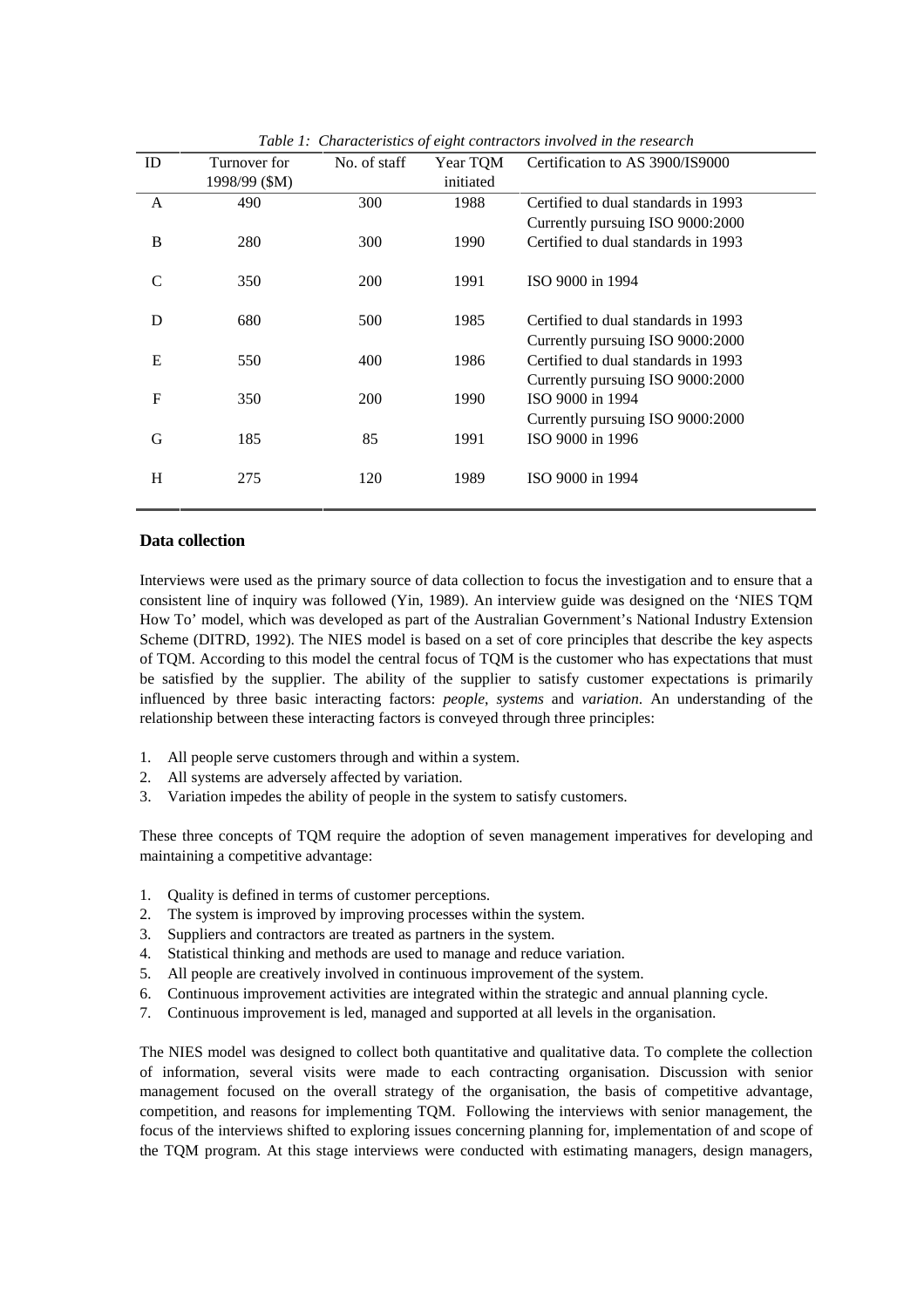business development managers, quality managers, project managers, and several contract administrators and site engineers. Each interview lasted for one to two hours.

## **FINDINGS AND DISCUSSION**

The major findings from the case studies are presented and focus on the following themes:

- motivation for embarking on TOM:
- planning and implementing of TOM;
- barriers to the implementing of TQM; and
- major benefits and barriers of TOM;

#### **Motivation for embarking on TQM**

From the interviews it was found that the reasons for implementing TQM varied between the contractors. However, the main reason for some contractors for embarking on some form of TQM process was attributable to environmental pressures rather than the value-laden philosophy of being customer driven. This is an interesting finding since the importance of customers is part of any contemporary definition of TQM (e.g. Oakland and Sohal, 1996). Goodstein and Burke (1991) made a similar observation in their research stating that organisations tend to change primarily because of external pressure rather than an internal desire for change. Despite variations in the primary reason for adopting TQM and in some cases several attempts at its introduction, none of the contractors have disbanded TQM.

For contractors A, B, C, D, F and G the managing director (MD) was the catalyst for embarking on TQM. According to Low and Chan (1998) it is difficult to introduce any organisational change program (particularly TQM) without having senior leadership support. The distinguishing feature of leadership support in these cases was that these managers were passionate in their belief that TQM was strategy for gaining and sustaining a strategic competitive advantage in their marketplace. Each MD, however, reported that there was initially resistance from employees to the changes required by TQM, which meant that considerable time and effort of was spent leading (driving in some instances) the change initiative.

All of the contracting organisations viewed TQM initiatives as part of the means to respond to the competitive environment in which they were operating in and part on an on-going process to improve their organisational performance. There was also recognition that to compete effectively, the organisation should first focus on issues such as improving the way in which they managed projects, marketing (specifically service quality) and increasing employee autonomy through empowerment initiatives. Essentially, it was perceived by senior management that TQM was a means to obtain such improvements.

## **PLANNING AND IMPLEMENTATION OF TQM**

Contractors A and D had previously made several attempts at introducing TQM initiatives within their organisation, but they had not been entirely successful. The common factor that had led to their failure was that the responsibility for implementing the TQM process was given to the Quality Manager, who was not part of the line management responsibility within the organisation. In addition, it was found that TQM had not been integrated into the strategic planning systems of the organisations. Employees in these construction companies did not perceive the program as being part of the organisations corporate vision for quality and consequently had lacked enthusiasm for change. The reasons why the TQM program were considered to be ineffective was primarily due to lack of a clearly shared mental model of quality and a lack of shared values and vision amongst employees in both organisations.

Contractors B C, and E experienced an evolutionary approach to implementing continuous improvement programs by creating an awareness of TQM and encouraging the involvement of employees through the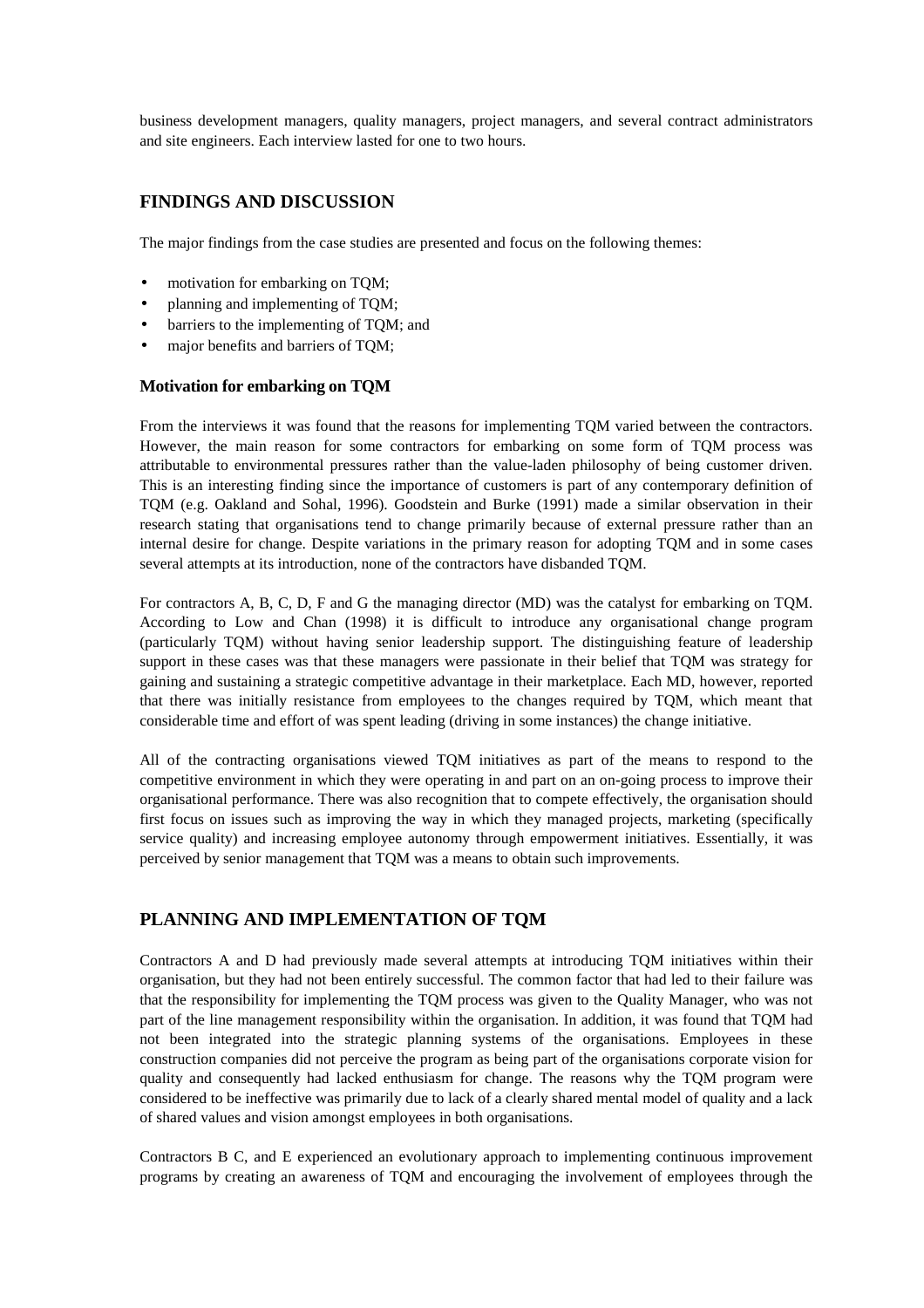formation of teams. Employees were provided with training about the philosophy of TQM and its related practices. This served not to raise an awareness of the benefits of TQM but also addressed specific issues such as training in team building, process improvement and problem solving skills.

## **Benefits and barriers to implementing TQM**

A major benefit of initiating a TQM program reported by all contractors was that there was an increasing awareness and focus by all employees on satisfying both internal and external customers. There was an increasing focus by top management on the activities and the needs of lower level employees in the organisation. Other benefits reported included improved:

- project performance (e.g. reductions in rework, waste);
- client satisfaction (e.g. repeat clients);
- marketshare;
- relations with customers/suppliers (e.g. partnering);
- staff morale (training and education);
- measurement of performance (e.g. internal and external benchmarking); and
- organisational competitiveness (e.g. success in bidding).

All contractors reported that the benefits of TQM were not visible during the early stages of implementation. Contractors that had started their TQM initiatives in the late 1980s and early 1990s and had not realised the financial benefits/rewards TQM can offer until the late 1990s and early 2000. Interestingly, no contractor had in place a comprehensive system for accurately measuring total costs and benefits of TQM. Rather the benefits were reported on an *ad hoc* basis. Employees (particularly those who were site based) showed resistance to the introduction of TQM for a host of reasons, which included fear of the unknown, perceived loss of control, personal uncertainty, 'it may mean more' syndrome, and an unwillingness to take 'ownership' and be committed to change. Other barriers that were identified included:

- perceived threat to foreman and project manager roles;
- disinterest at the site level:
- lack of understanding of what TQM was, particularly on site;
- geographically dispersed sites;
- fear of job losses;
- inadequate training;
- plan not clearly defined;
- employee scepticism; and
- resistance to data collection (e.g. rework costs, non-conformances material waste, etc.).

The findings reported in this paper also confirm the findings of Tucker *et al.* (1996) who found that contractors were not aware of a single barrier to the adoption of quality management practices – rather they gave a wide range of responses for the barriers to implementing TQM.

One barrier reported by all contractors can be described as 'cultural pluralism'. Senior management perceived that TQM would be understood as a process by all employees, which overlooked the fact that a unitary notion of culture did not accurately reflect the realities or organisational life in Australia. In particular, contractors suggested that language and cultural barriers were a major problem in communicating the principles of the TQM. This was because they had superimposed TQM over an existing organisational structure and processes without recognising that they needed to align the goals of the TQM program with the behaviour and values of employees. In particular, older employees who had spent their working life being rewarded on different performance criteria and a different economic measure were not interested in TQM, as they primarily perceived it to be a management fad. This was also linked to the issue of the perceived threat to hard-won supervisory and managerial roles. Contractor D reported that a previous attempt to introducing TQM processes had created a climate of disinterest that permeated throughout all levels of the organisation. Contractors A, B, C, D, and G found that employees did not perceive the TQM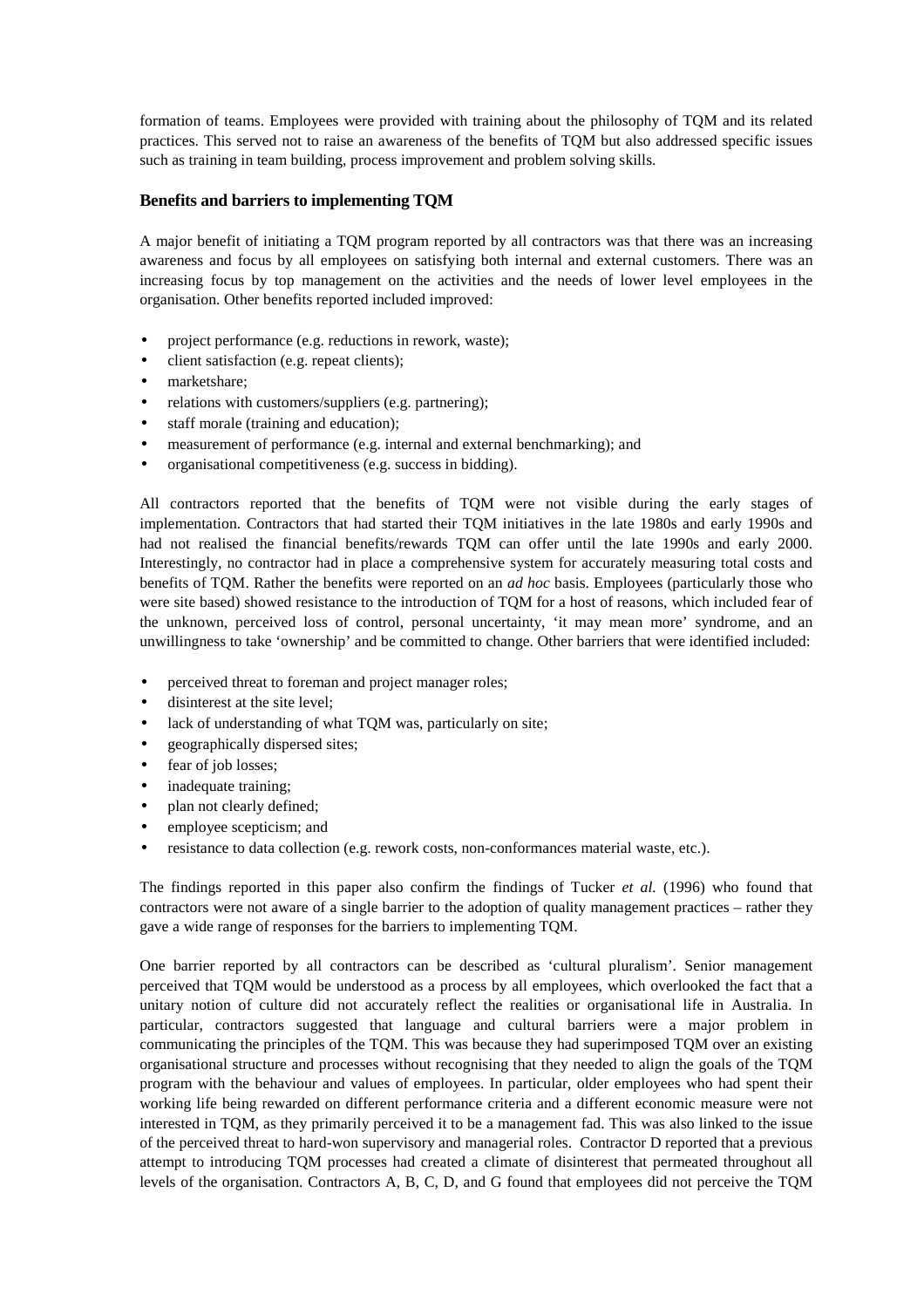program as part of their organisations corporate vision for quality, but rather as something that was being delivered by the rhetoric of functional managers (e.g. construction managers, contracts managers). For contractors A and F they found it necessary to position the TQM program so that it was perceived by employees as being mainstream to the activities of their organisations. Both contractors achieved this over a four-year period whereby TQM was incorporated into the annual strategic planning cycle.

The contracting organisations identified a number of lessons they had learnt from the introduction of a TQM programme, which are included:

- TQM should be implemented by line managers;
- a quality improvement system has a role in improving the morale of employees;
- there needs to be a link between information technology and quality systems;
- continued commitment to education and training;
- TQM needs to be defined and integrated with the organisations business strategy; and
- there needs to be complete commitment from the MD and senior manager team to implementing TQM. Management must drive the TQM program and gain the support from all employees by making their leadership visible.

## **Alignment of culture with TQM**

A TQM programme requires changes to structures and systems that demand new behaviours by individual and groups (Low and Chan, 1998; Holt *et al*., 2000). According to Beer and Walton (1990) for TQM to be successful it must be accompanied by the development of leadership, human skills and shared values that are consistent with the purpose of structures and systems that are introduced. Wilkinson *et al*. (1993) suggest that a possible reason as to why the organisational adaptation of TQM does not occur successfully is because leaders make often structural and system changes without realising that culture also needs to be nurtured and integrated with current organisational practices. Similarly, Westbrook and Barwise (1994) stated that continuous improvement implementations that are not underpinned by cultural change might not experience the performance improvements initially anticipated. Hence cultural change or at least a version of it must be woven into a planned change in structure and power relationships (Anthony, 1994; Low and Chan, 1998).

Methods of implementing a new organisational strategy such as TQM initiatives require different change strategies and techniques at the individual, structure/systems, and cultural level. It is therefore suggested that an analysis of an organisation, using culture-auditing tools may help with the design of a successful TQM implementation program. An important part of the successful implementation of TQM is to review the current practices, behaviours and attitudes in the organisation and assess the fit with the TQM philosophy. Conducing a company audit to assess organisational culture can provide data to pinpoint required changes that need to be undertaken at various levels throughout the organisation. In addition, the national culture needs to be carefully studied because it has been shown that certain core elements of the national culture should be incorporated in the TQM programme to ensure its success (Ngowi, 2000). It is suggested that this is necessary for successful transformational change and to facilitate the introduction of TQM. If behaviours can be aligned with the fundamentals necessary for TQM implementation, the likelihood of success is increased.

The elements of a TQM programme that can be affected by the culture of the organisation are:

- intra-and-inter organisational cooperation (relationships with internal and external customers and suppliers);
- use of statistical analysis tools in managing processes and operations (e.g. the measurement of rework costs, material waste);
- providing support and encouragement for continuous improvement (e.g. training); and
- good record keeping and documentation (e.g. QA).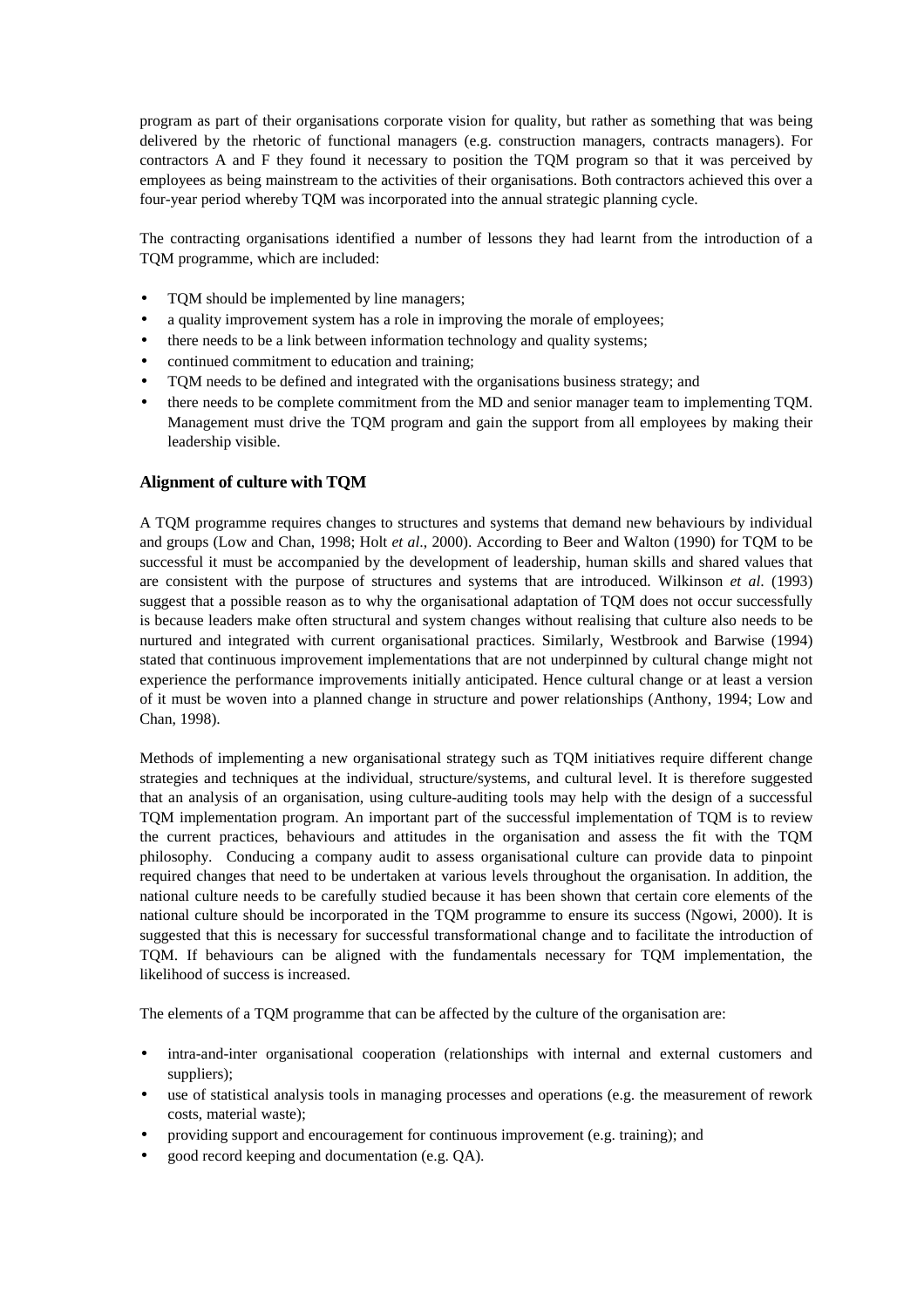Before implementing TQM management will need to determine whether a change in culture or a change in the behaviour of the organisation's employees is needed. For many organisations a change in behaviour may be considered sufficient. However, sustained commitment is more likely if employees share the same mental models of quality in the organisation. A cultural audit can enable senior management leadership to identify assets as well as liabilities in their culture (Glover *et al*., 1994). This can be done by carefully reviewing the results and determining which aspects are assets of the existing culture and are contributing to the TQM mission and goals of the organisation. Simultaneously, the organisational leadership can identify those aspects of culture, which are impeding organisational performance (liabilities). Given a set of corporate objectives and behaviours that contractor would want its employees to exhibit, a process for achieving effective TQM implementation is presented in Figure 1.



*Figure 1: The cultural audit process for TQM implementation*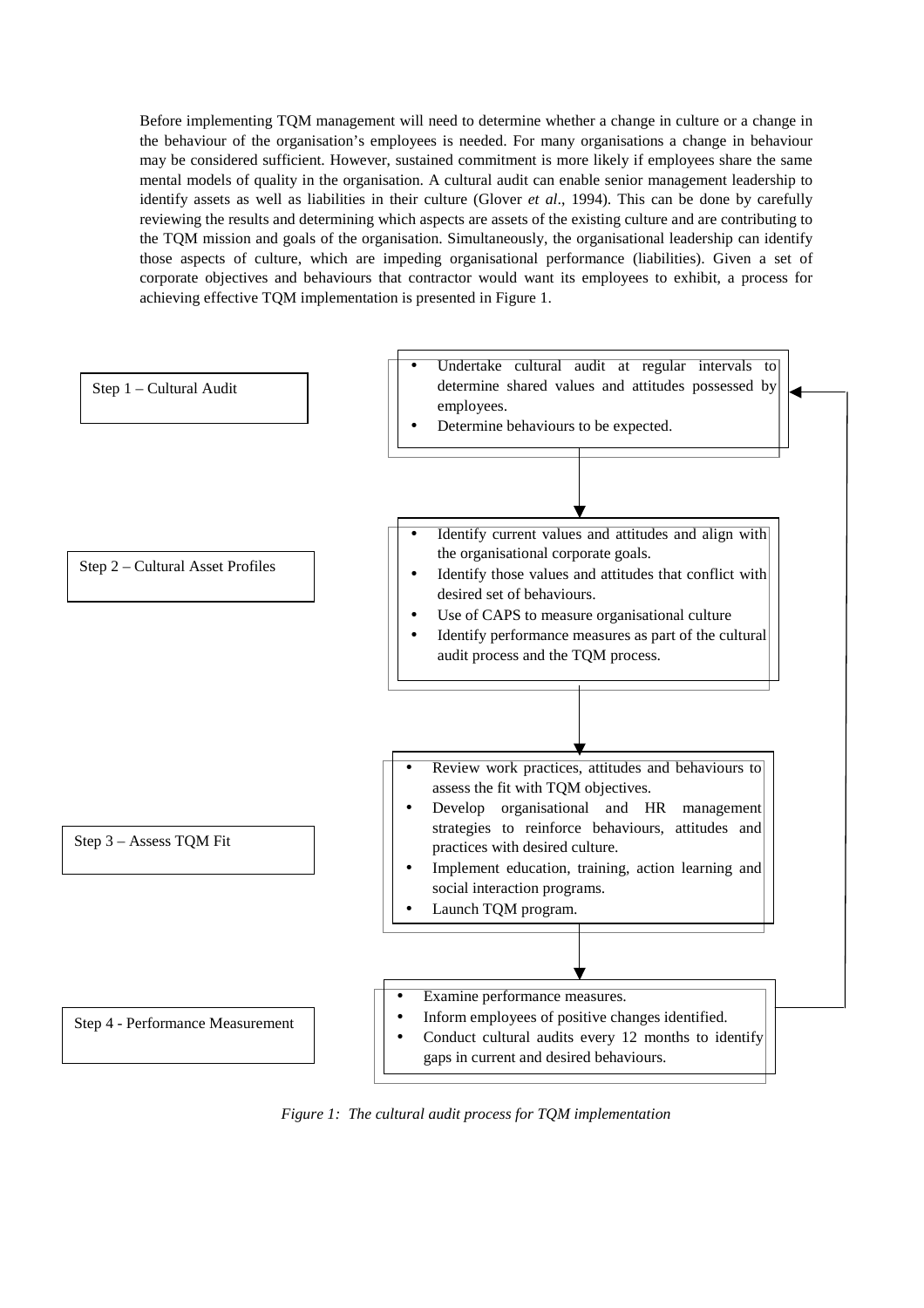## **Cultural audit process for TQM implementation**

In step 1 a cultural audit is undertaken to determine the organisations common shared values and the attitudes and behaviours possessed by employees. It is envisaged that the audit can provide a basis of descriptive profiles of the organisation's culture. As contractors invariably do not have the in-house expertise to carry out such cultural audits, the author suggests that an external management consultant should be employed to undertake such a task.

In step 2 the current values and attitudes that are aligned with the organisations corporate goals are identified. Those attitudes that conflict with the desired set of behaviours should also developed. Once these have been identified it is suggested that those that need to be developed should be also determined. By undertaking these tasks, a basis for analysing the alignment of the culture with the organisation's vision and goals for quality can be undertaken. Glover *et al*. (1994) developed the Cultural Assets Profiles (CAPS), which is a multi-method approach to measuring an organisation's culture from a quantitative and qualitative perspective. Structured interviews, focus groups, document analysis, a survey and participant observations, and individual ratings from an on-site study are used to determine an organisation's culture. The CAPS system is particularly useful for strategic planning and to reduce the risk of organisational change failures (Glover *et al*., 1994).

In step 3 current work practices, behaviours and values of the organisation are reviewed to assess the fit with TQM objectives. Thus, it may be necessary to develop organisational and human resource management strategies to reinforce behaviours, attitudes and practices in the organisation to align with the desired organisational culture. Consequently, this is likely to require extensive education and training, action learning exercises and social interaction (Holt *et al*., 2000).

In step 4 performance measures of for the cultural audit are examined and employees are informed of positive changes that are identified. Areas that do not perform as expected are investigated and the appropriate actions are taken to ensure that performance is improved. It suggested that contractors who have implemented or about to implement TQM should regularly undertake cultural audits every 12 months or so they can identify gaps in current and desired behaviours and therefore maximise their investment in TQM.

## **CONCLUSION**

Total quality management philosophy extends beyond management systems related to the production process. It embraces the philosophy, principles, processes, practices and procedures necessary for providing customer satisfaction as well as achieving significant improvements in productivity and business performance. Commitment and perseverance from senior management and all employees is necessary when embarking on the quality journey. Contractors must realise that results will not happen overnight; it will take time for the organisation to adapt, change and learn.

This paper has presented the experiences of eight contracting organisations in Australia that had embraced TQM. The reasons why the contractors adopted TQM, the associated planning and implementation issues they encountered, benefits achieved and the limitations and difficulties with its implementation were identified and discussed. In general the MD was found to be the catalyst for introducing and driving the TQM initiative because of environmental pressures being imposed on the organisation. The benefits/rewards of implementing TQM were found to emerge ten years after the initial decision to adopt TQM. These benefits included reduced rework, increased marketshare and improved client satisfaction, all of which are important for sustaining a competitive advantage. Most contractors however experienced difficulties with implementing TQM because it was not aligned to the organisations current structure and processes and the behaviour and values of employees. In considering these points, it was suggested that contractors should perform a cultural audit before implementing TQM so that corporate objectives and behaviours can be aligned to the goals of the TQM program. A process for conducting a cultural audit was proposed, which may help contracting organisations to better understand how they make the most of change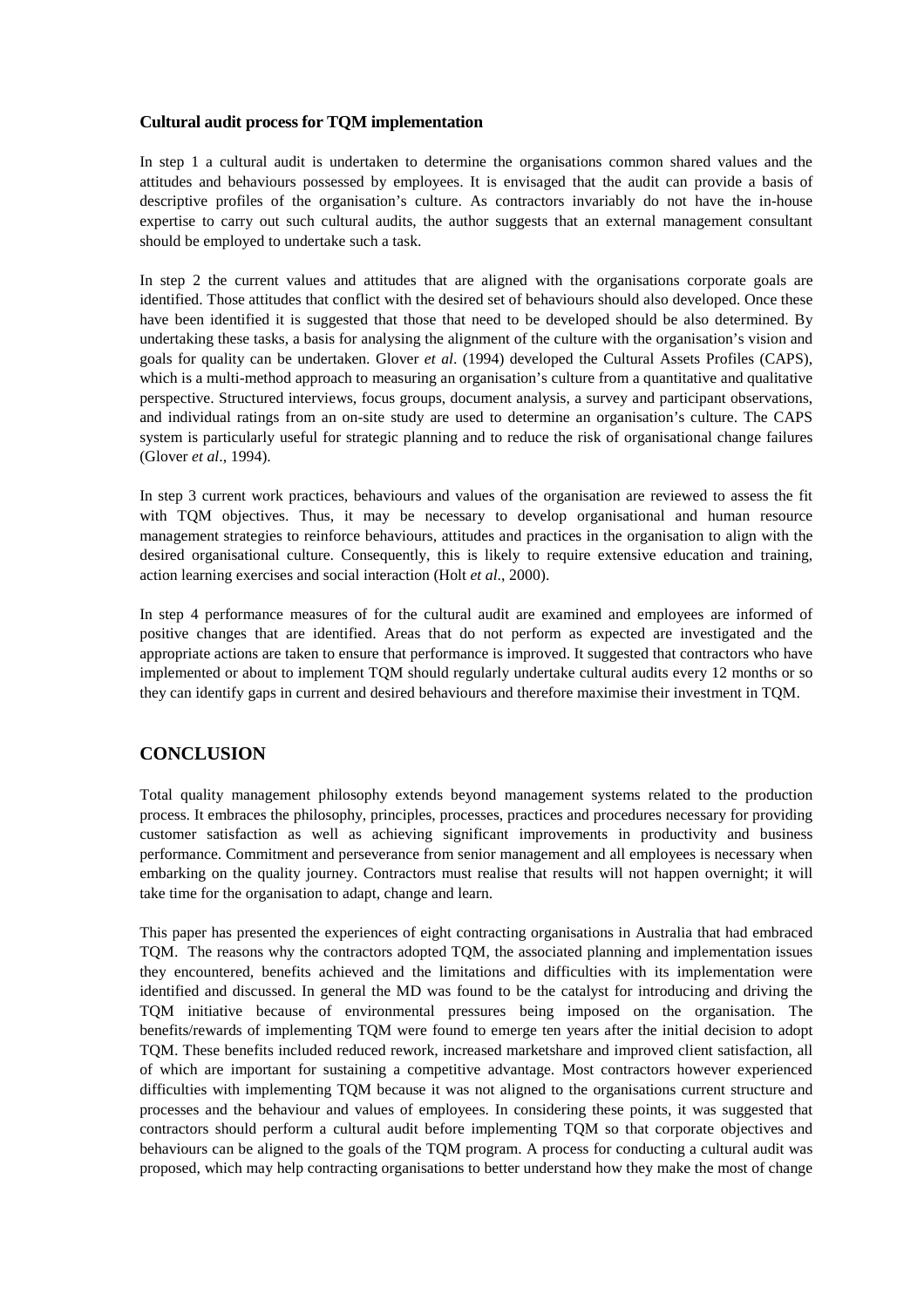strategy such as TQM. Although the study reported in this paper was carried out in Australia, which is not a developing country per se, the lessons learned are very relevant to developing countries because they face the same dilemmas when introducing TQM, which has become universal in the face of globalisation.

## **ACKNOWLEDGEMENTS**

The author would like to thank the contracting organisations for their participation in this study. Without the cooperation and support from the senior management of these organisations the research could not of been undertaken. The author would also like to acknowledge the financial support provided by the Australian Research Council.

#### **REFERENCES**

- 1. Ahmad, I. U, and Sein, M. K. (1997). Construction project teams for TQM: a factor-element impact model. *Construction Management and Economics,* **15***,* pp.457-467.
- 2. Anthony, P. (1990). Managing Culture. Open University, Bristol, UK.
- 3. Arditi, D, and Gunaydin, H. M. (1997). Total quality management in the construction process. *International Journal of Project Management*, **15**(4), pp. 235-243.
- 4. Atkinson, P.E. (1990). *Creating Cultural Change: The Key to Successful Total Quality Management*. IFS Ltd. UK.
- 5. Beckard, R., and Harris, R.T. (1987). *Organisational Transitions: Managing Complex Organisational Change.* 2nd Edition, Addison Wesley.
- 6. Burati, J. L, and Kalidindi, S. N. (1991). Quality management in the construction industry. *ASCE Journal of Construction, Engineering and Management*, **117**(2), pp.341-359.
- 7. Buta, C., and Karkhanis, S. (1996). *Perceptions of quality in the Australian construction industry*. Proceedings of the National Australian Institute of Project Management Conference, Adelaide, SA, Australia, pp. 162-167.
- 8. Chan, A. P. C. (1996). Quality assurance in the construction industry. *Architectural Science Review*. **39** pp.107-112.
- 9. Department of Industry, Technology and Regional Development (DITRD) (1992). *NIES TQM How To Approach – Guide to Concepts, Principles and Imperatives*. Canberra, Australia.
- 10. Glover, J, M, Sahmes, G, and Friedman, H. (1994). *Developing Cultural Assets*. Cultural Assets Inc. Hawaii, USA.
- 11. Goodstein, L., and Burke, W.W. (1991). Creating successful organisational change. *Organisational Dynamics,* Spring, p.5-17.
- 12. Griffis, B. (1992). ADR, TQM, partnering and other management fantasies*. ASCE Journal of Professional Issues in Engineering Education and Practice*, **118**(4) pp.331-344.
- 13. Gyles, R. (1992)*. Royal Commission into Productivity in the Building Industry in NSW*. Vol. 7, The Government of New South Wales Sydney, Australia.
- 14. Holt, G.D., Love, P.E.D., Jawahar-Nesan, L. (2000). Employee empowerment in construction: an implementation model for process improvement. *Team Performance Management: An International Journal* **6**(3/4), pp.47-51.
- 15. Jaafari, A. (1996). Human factors in the Australian construction industry: Towards total quality management. *Australian Journal of Management,* **21**(2), December, pp.159 – 185.
- 16. Kanter, R.M. (1985). *The Change Masters*. Simon and Schuster, NY.
- 17. Lewin, K. (1958). Group Decision and Social Change. In E.E., Macoby, J., Newcombe, E. Hartley (Eds.) *Readings in Social Psychology*. Holt Rhinehart and Winston.
- 18. Love, P.E.D., Gunasekaran, A., and Li, H. (1998). Improving the competitiveness of manufacturing companies through continuous incremental change*. The International Bi-Monthly for Total Quality Management: TQM Magazine*. **10**(3), pp.177-185.
- 19. Love, P.E.D., and Li, H. (2000). Overcoming the problems associated with quality certification*. Construction Management and Economics,* **18**(2) pp.139-149.
- 20. Love, P.E.D., Smith, J., Treloar, G. and Li, H. (2000a). Some empirical observations of service quality in construction. *Engineering Construction and Architectural Management* **7**(2), pp.191-201.
- 21. Love, P.E.D., Li, H., Irani, Z., and Faniran, O.O. (2000b). Total quality management and the learning organisation: a dialogue for change in construction. *Construction Management and Economics*, **18**(3), pp.321-332.
- 22. Low, S.P., and Chan, F.M. (1998). Quality management systems: a study of authority and empowerment. *Building Research and Information*, **25**(3), pp.158-169.
- 23. Nadler, D.A., and Tushman, M.L. (1988). Organisational frame bending: principles for management reorientation. *The Academy of Management Executive*, August, pp.194-204.
- 24. Nesan, L. J. and Holt, G. D. (1998). *Empowerment in Construction Organisations: The Way Forward for Performance Improvement.* Research Studies Press Ltd, Somerset, UK.